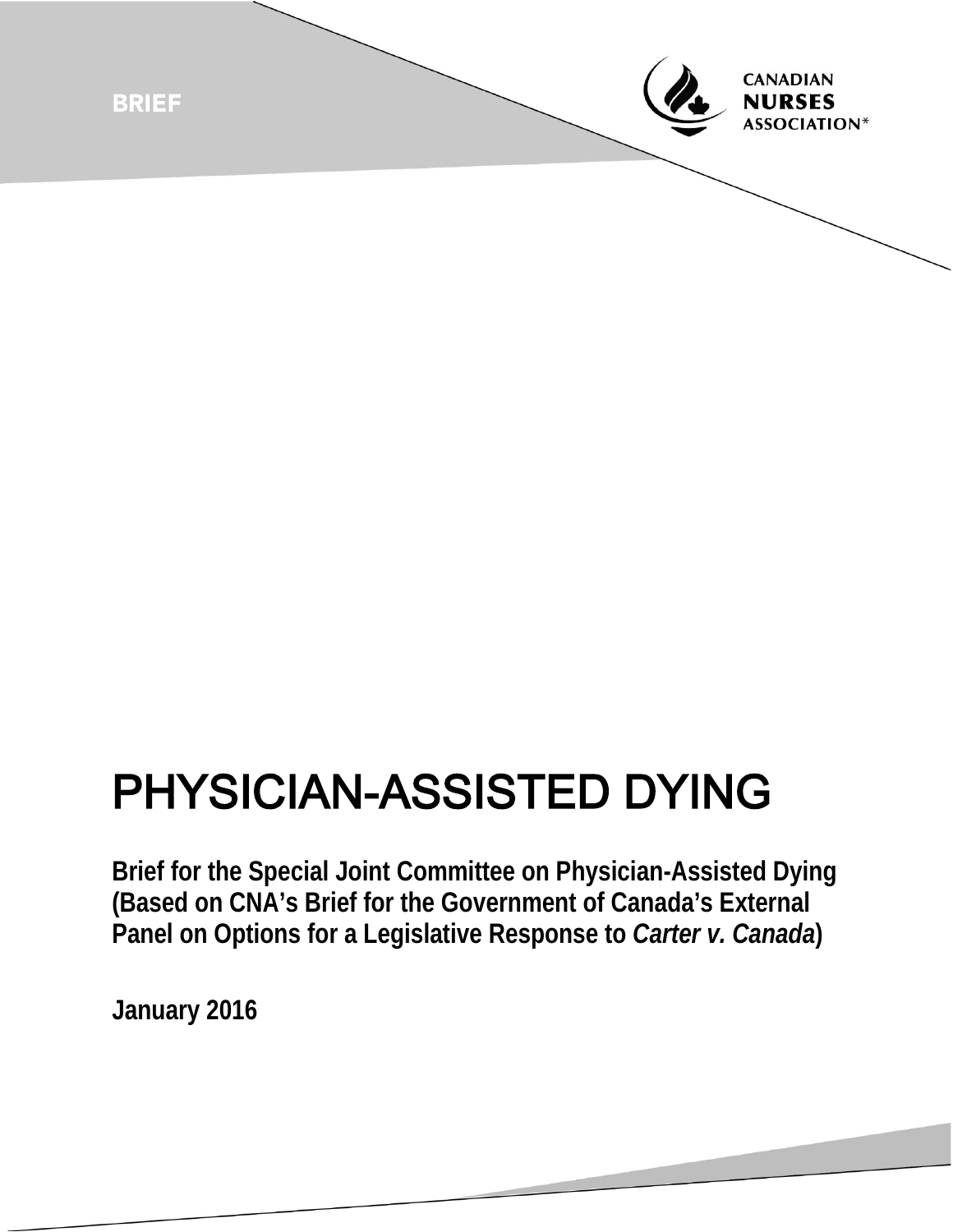All rights reserved. Permission to reproduce is permitted without changes and for non-commercial use. Refer to www.cna-aiic.ca/en/terms-and-conditions-of-use#Copyright for all terms and conditions to reproduce.

© Copyright 2016

Canadian Nurses Association 50 Driveway Ottawa, Ont. K2P 1E2 CANADA.

Tel.: 613-237-2133 or 1-800-361-8404 Fax: 613-237-3520 Website: www.cna-aiic.ca

\*CANADIAN NURSES ASSOCIATION and the CNA logo are registered trademarks of the Canadian Nurses Association/Association des infirmières et infirmiers du Canada.

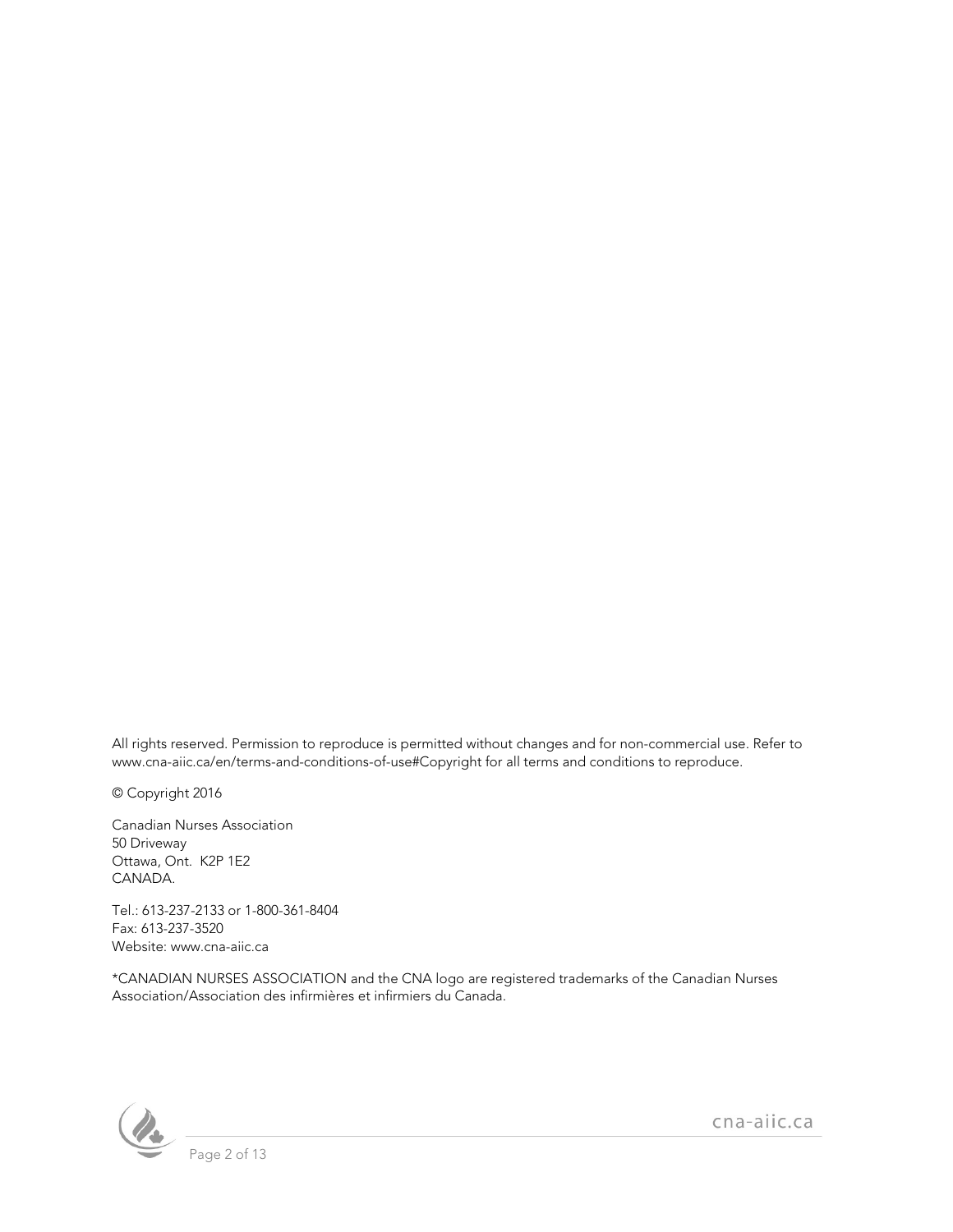# BACKGROUND This brief was originally prepared by the Canadian Nurses Association (CNA) for

consideration by the Government of Canada's external panel, tasked with developing the federal legislative response to the 2015 Supreme Court decision in *Carter v. Canada (Attorney General)* regarding physician-assisted death (PAD). It has since been updated for submission to the special joint committee on PAD.

CNA acknowledges that PAD is an incredibly intricate and emotional topic. However, it is not up to CNA to suggest a position on an issue that the law has already made clear through a unanimous ruling by Canada's highest court. CNA must respect the Court's decision. As the voice for registered nurses in Canada, CNA's priority is to support nurses on this issue and help them provide the best ethical and competent care to patients, including those either at or near the end of life, as per the CNA *Code of Ethics for Registered Nurses*. This work includes collaboration with both provincial/territorial nursing associations and/or colleges and the Canadian Nurses Protective Society (CNPS) to provide input on the implications of PAD, in connection with the code of ethics, and bring forth the nursing perspective.

CNA would like to mention that this submission is informed by comprehensive information collected through a series of in-depth, one-on-one interviews with Canadian and international thought leaders and experts in this field. These include

- international associations involved in developing national and state policies related to PAD
- direct care practitioners with expertise in palliative care and end-of-life care and research
- nurses with expertise on legal and ethical issues or those with a regulatory background who have insight from a jurisdictional perspective as to how PAD may impact nursing practice.

As the most consistent health-care providers for patients, nurses are the ones patients talk to and seek answers from most often. In fact, it is not uncommon for a nurse to be the first person a patient approaches regarding assisted death. It is our hope that the special joint committee on PAD will seriously consider our comments and make use of the insight and specialized knowledge nursing has to offer on this very important issue.

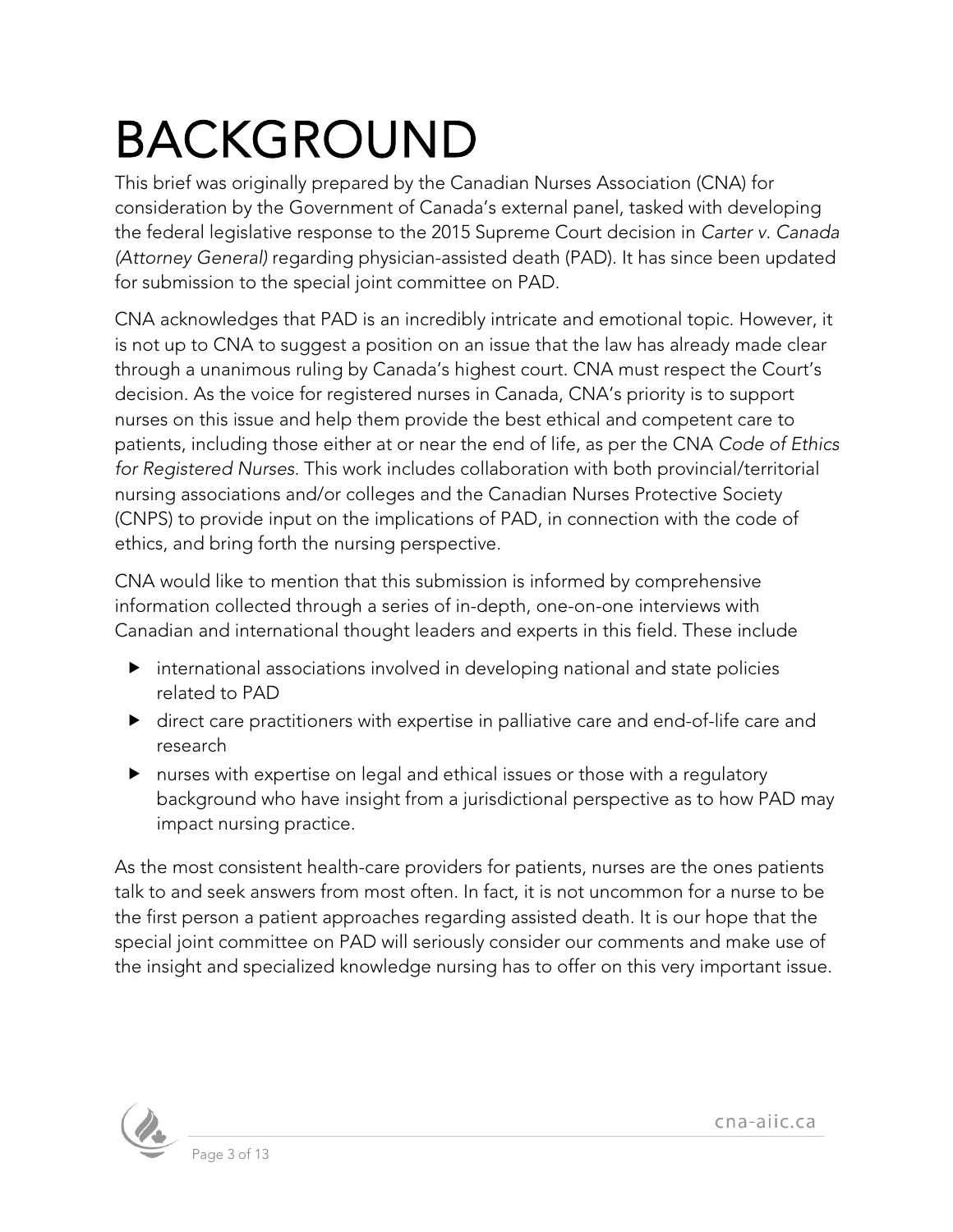# KEY ISSUES

### FORMS OF PHYSICIAN-ASSISTED DEATH (PAD)

Current PAD models suggest two possible scenarios for patients wishing to pursue this option:

- Patients themselves may take a lethal dose of medication, which is provided by a physician (as is done in Oregon).
- A physician administers the lethal dose of medication to the patient (as in the Quebec model).

While it is not part of CNA's mandate to comment on the merits of either process, the involvement of an interprofessional team throughout any process is essential (discussed more fully below).

It is also important to consider the language and terminology we use to ensure clarity and care when we talk about a patient receiving assistance to die. Health-care providers have always assisted their patients when dying. However, there is a difference between such a scenario and the one contemplated by the Carter case. For this reason, the term *assisted death* is preferable to the term *assisted dying*.

In addition, the term *physician-assisted death* rather than *euthanasia* or *assisted suicide* may help facilitate rational dialogue. Since the two latter terms can carry a stigma or negative connotation, they may leave the patient who requests assisted death with a feeling of being judged.

Lastly, the discussion on assisted death has been framed around the physician. Yet, when we talk about "physician-assisted death" we overlook the crucial role of the health-care provider team. As a key element of this team, the nursing perspective has not been part of the conversation, even though nurses have expertise to share on this issue.

## ELIGIBILITY CRITERIA AND DEFINITION OF KEY TERMS

In its 2015 ruling, the Supreme Court of Canada noted that, to qualify for physicianassisted death, one needs to be "a competent adult person who (1) clearly consents to the termination of life and (2) has a grievous and irremediable medical condition (including an illness, disease or disability) that causes enduring suffering that is

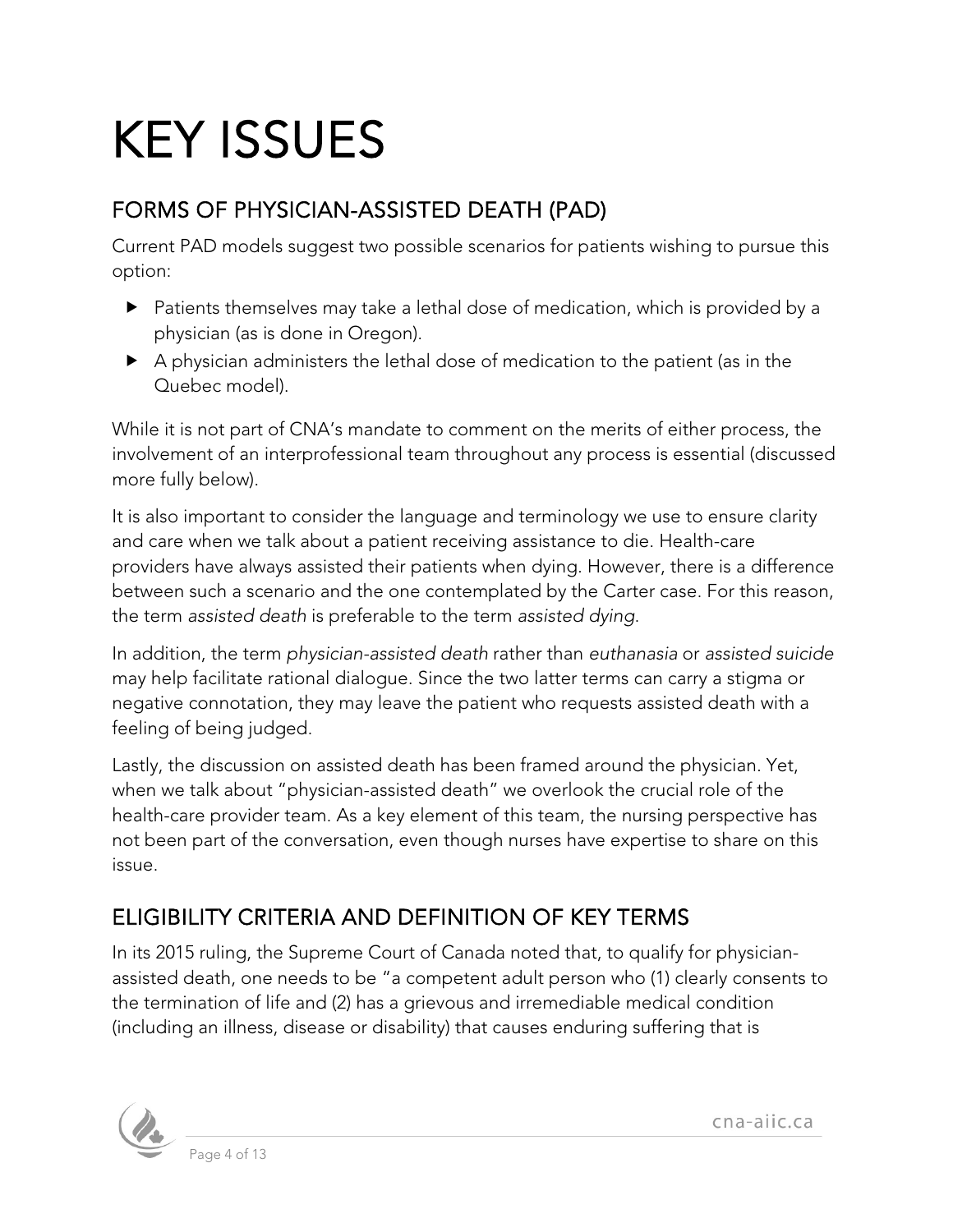intolerable" to that person (p. 85). The patient does not have to suffer from a terminal illness.

The competency requirement should apply *both* at the time of request for PAD and at the time the assistance is provided. Being competent throughout the entire process (as opposed to starting off competent and losing competency at some point before death) ensures a degree of safeguard, in terms of narrowing the possibility of coercion and enabling a person to feel they can change their mind at any point and back out of going through with the act.

As part of the therapeutic relationship, health-care providers have a duty to provide persons in their care with the information they need to make informed decisions, related to their health and well-being, and to ensure they have understood the information and implications and have consented to a particular treatment. This duty is most well-known in cases of surgery, but the finality of PAD makes this process much more significant. The CNA code of ethics highlights the importance of informed consent and the need for nurses and others to recognize, respect and promote a person's right to be informed and make decisions. These criteria are crucial to the assessment and eligibility process.

While it is not within CNA's mandate to define phrases such as "a grievous and irremediable medical condition," it is vital to have a clear and common understanding of what these broad terms mean in relation to an illness, disease or disability in order to provide proper guidance for all involved in PAD and for public knowledge.

With respect to the psychological component of pain that can be inferred in the Supreme Court's criteria of "enduring suffering that is intolerable," it is important to ask how this pain is assessed in comparison to physical pain and suffering. What if a person's request is driven by depression, loss of hope and perceived loss of value as a human being? The CNA code of ethics instructs nurses that "care [be] directed first and foremost toward the health and well-being of the person" (p. 10) while acknowledging the need to "recognize, respect and promote a person's right to be informed and make decisions" (p. 11). Respecting a competent adult's right to make informed decisions should not stop the physician or others involved from offering assistance, such as helping the patient connect with support or counselling resources before deciding to go forth with the request for assisted death.

A patient's eligibility for PAD will rest on the assessment process. Here, the collective experience and expertise of an interprofessional team is key, as we explore in more detail below.

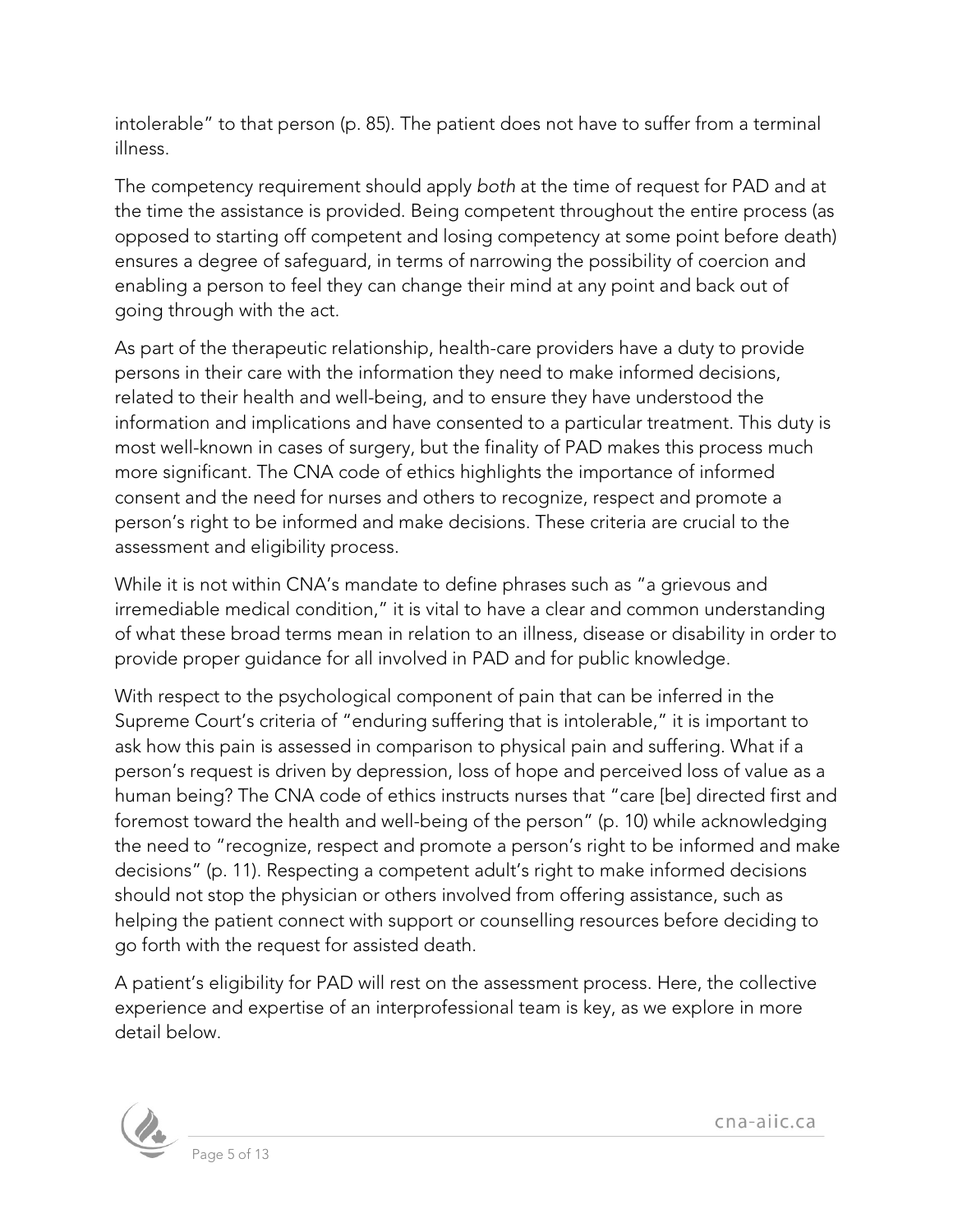#### RISKS

A number of risks become possible with the allowance of PAD. Most significant are concerns about vulnerability and coercion in relation to the patient and the apprehension that, over time, society may become cavalier about the issue. Safeguards are therefore important for ensuring that PAD is dealt with carefully, competently and ethically (discussed more fully in the safeguards section below).

In addition, the legal and psychological risks for health-care providers, including physicians, nurses and others involved in caring for patients who request PAD, are crucial areas to address. Finally, it is noteworthy that increased access to palliative care would be a success and could potentially reduce the demand for PAD.

### Legal risks

The Carter case provides legal protection to physicians involved in PAD, so they can practise without risk of criminal prosecution. Nurses require this protection, too.

Although nurses do not deliver physician-assisted death, they care for these patients. In a sense, PAD is another treatment option (what is needed is more clarity regarding a nurse's role at the hour of death).<sup>[1](#page-5-0)</sup>

Nurses, because of their critical skills in interpretation, are vital to the assessment process of a patient requesting PAD and must be part of the patient's decision-making process. They are also an important and reliable source of information. They can assist with exploring patients' feeling and perspectives, discussing available options/alternatives and helping to explain the PAD process.

Accordingly, when nurses are asked a question they must feel at ease to speak with the patient. In responding, nurses must have proper protections through amendments to the Criminal Code, so they can do what they have always done (i.e., discuss, listen, educate, assess, evaluate, document, and support patients and families) without fear or risk of criminal prosecution.

Nurses (registered nurses and nurse practitioners) are independent professionals within a self-regulating profession. This standing assures the public they are receiving safe and

<span id="page-5-0"></span><sup>1</sup> "Nursing regulatory organizations in Canada have yet to adopt standards and guidelines as a result of the *Carter* decisions. It is expected that such guidelines will be adopted once the legislative framework is in place. Each provincial and territorial regulatory body can, within that specific legislative framework and the existing regulatory framework, adopt guidelines and standards applicable to specific circumstances that it deems most appropriate in order to satisfy the ethics of the profession, the needs of the health care system and the protection of the public" (Canadian Nurses Protective Society, 2015, p. 8).



 $\ddot{\phantom{a}}$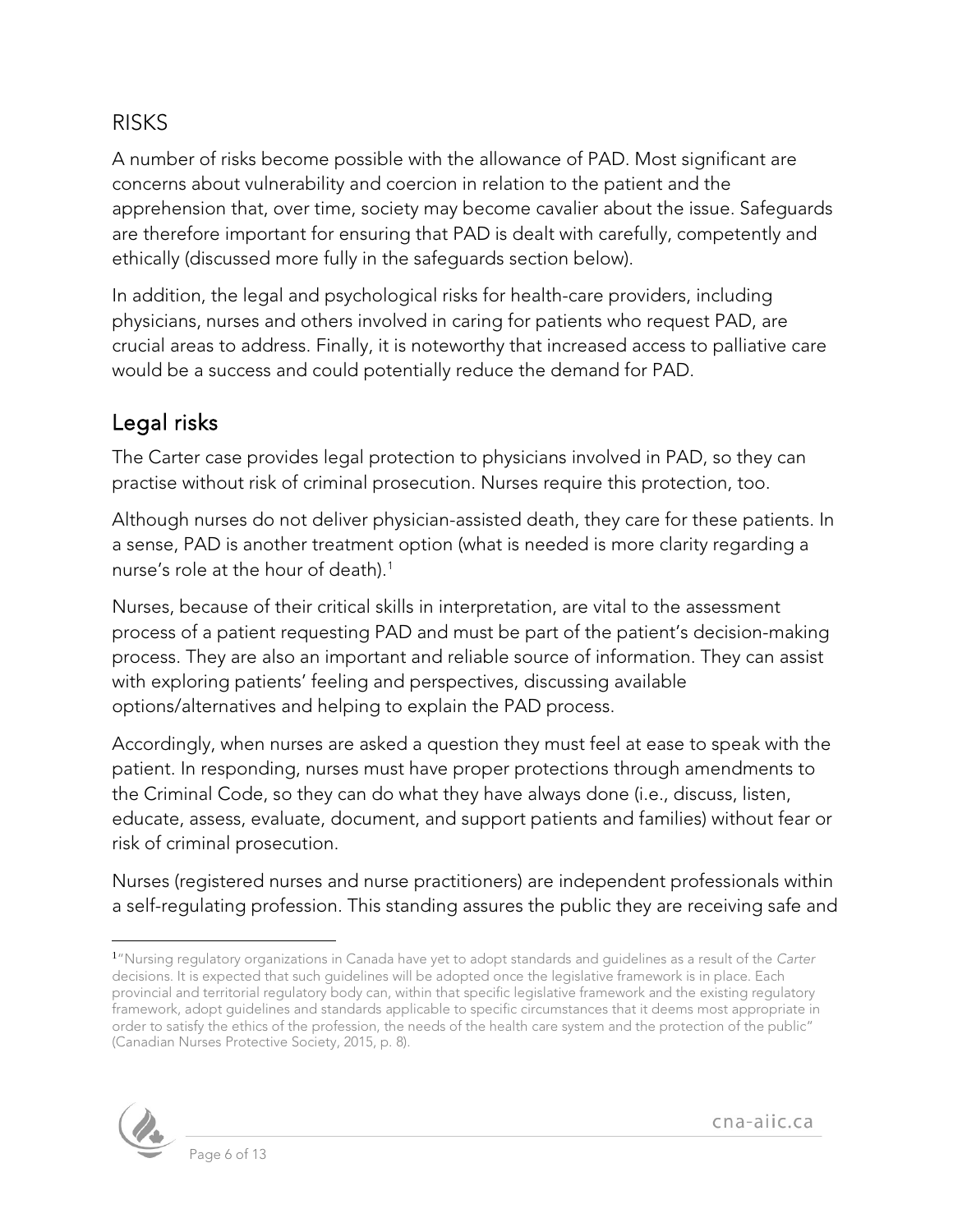ethical care from competent and qualified caregivers. It is the reason nursing keeps its place as one of the most trusted professions. The nurse is part of an interprofessional team and is integral to providing a comprehensive assessment of a person making a PAD request, rather than simply being a doer under the direction of the physician. Patients receive the best care when there is a lateral relationship among health-care team members, when physicians and nurses work side by side (as they currently do), no matter what the issue is. Because of this working relationship, nurses also need proper protections through amendments to the Criminal Code. The quality of patient care is at risk of decline if this protection is not given to nurses.

CNA's colleagues from the Canadian Nurses Protective Society (CNPS) addressed this issue in more detail in their submission to the external panel. CNPS offers legal advice, risk management services, legal assistance and [professional liability protection](http://www.cnps.ca/index.php?page=3) related to nursing practice for [eligible](http://www.cnps.ca/index.php?page=12) registered nurses.

### Psychological risks

*Risk of burnout:* While assisted death is a new issue, it is being rolled out within a challenging context: the pressures and stresses health-care providers face today. Staffing shortages, time constraints, and being pulled in several directions at once will all have an effect on a health-care provider's ability to deliver proper care with patients considering PAD. Such conditions, for example, can restrain a nurse's ability to fully engage in the necessary therapeutic conversation with a patient and may leave the nurse feeling a sense of failure or distress. Thus, there is a need to provide extra care for nurses and other health-care providers within the PAD environment.

*Risk of increased moral distress:* Moral distress is a very significant issue in end-of-life care, generally, and assisted death only adds to this moral complexity. Thus, to avoid burnout among health-care providers, it is important to ensure they are supported, emotionally and psychologically as well as ethically, via clinical ethicists and experts. The nursing clinicians CNA interviewed drew attention to grief/burnout studies that suggest health-care providers leave the profession faster when they are not supported. One can imagine that this risk would be even greater when cases of assisted death are included.

*Risk of trauma:* One of the nursing experts CNA spoke with made the point that assisted death will radically transform the moment of death, changing what health-care providers are used to regarding what a good death looks like. A nurse or physician is generally accustomed to seeing a patient deteriorate over time, eventually becoming less alert, more sleepy, etc. Assisted death will change this. At one moment a patient



Page 7 of 13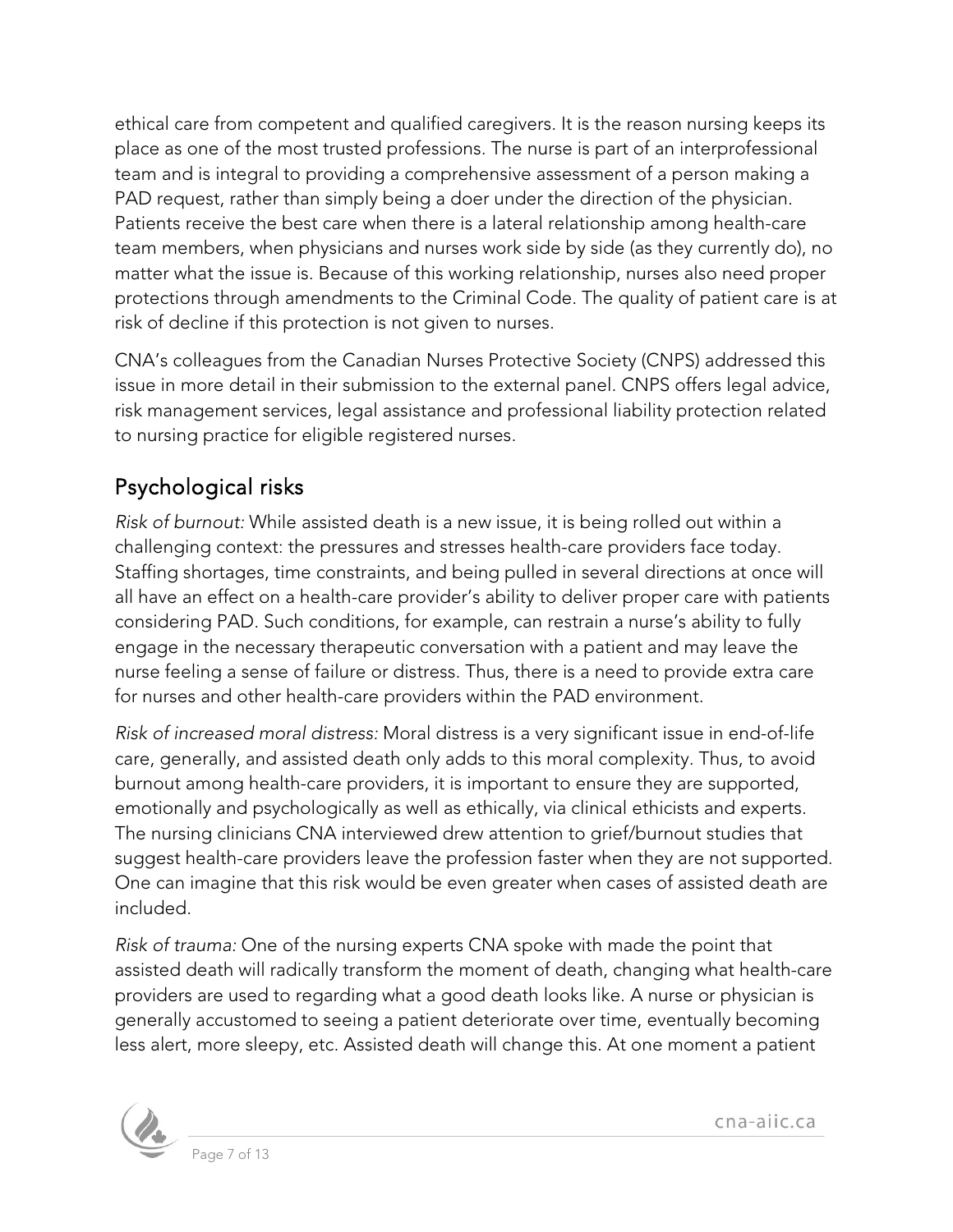may look well and be eating breakfast and then, after the administration of the medication, they will stop breathing, change colour, and their death will be sudden. It is a different way of dying, which health-care providers are not yet familiar with. Another possibility to consider is if something goes wrong during the procedure that results in the patient being harmed. Here, there is a risk that nurses and doctors may feel traumatized in ways not yet experienced. Thus, health-care providers need support and the necessary skills to provide care in a competent and ethical manner when requests for PAD are made.

#### Safeguards to address risks and procedures when assessing requests for PAD

Instituting safeguards are vital to mitigating PAD-related risks in Canada and are key to upholding the integrity of the entire process. Below is a summary of important safeguards to have in place.

#### *Ensuring that requests for PAD are addressed through a comprehensive assessment process by an interprofessional team*

In terms of confirming a patient's eligibility for PAD, CNA has heard a range of experts in end-of-life care and nursing say that having an interprofessional team to undertake this very comprehensive assessment is an important safeguard. Indeed, it is not something one individual practitioner can do on his or her own. The idea of simply having a physician who checks competence, which is then verified by another physician, is a highly reductive perspective on what health care should be.

To date, the discussion about assisted death has been framed around physicians. The role of the collaborative and interprofessional health team, such as nurses, pharmacists, psychologists and social workers has been left out. Yet, the reality is that health teams are present in a variety of care settings and are integral to providing good care. While the nursing perspective has not been part of the PAD conversation, it has much to contribute to the issue.

Part of the assessment process to confirm that the patient requesting PAD is competent is ensuring that the consent to PAD is voluntary. Once a person makes a request for PAD, a critical element is having continuous and meaningful opportunities for communication with the patient. Having an interprofessional team that undertakes this very important process is essential. Nurses need to be part of this team. Their independent assessment is vital.

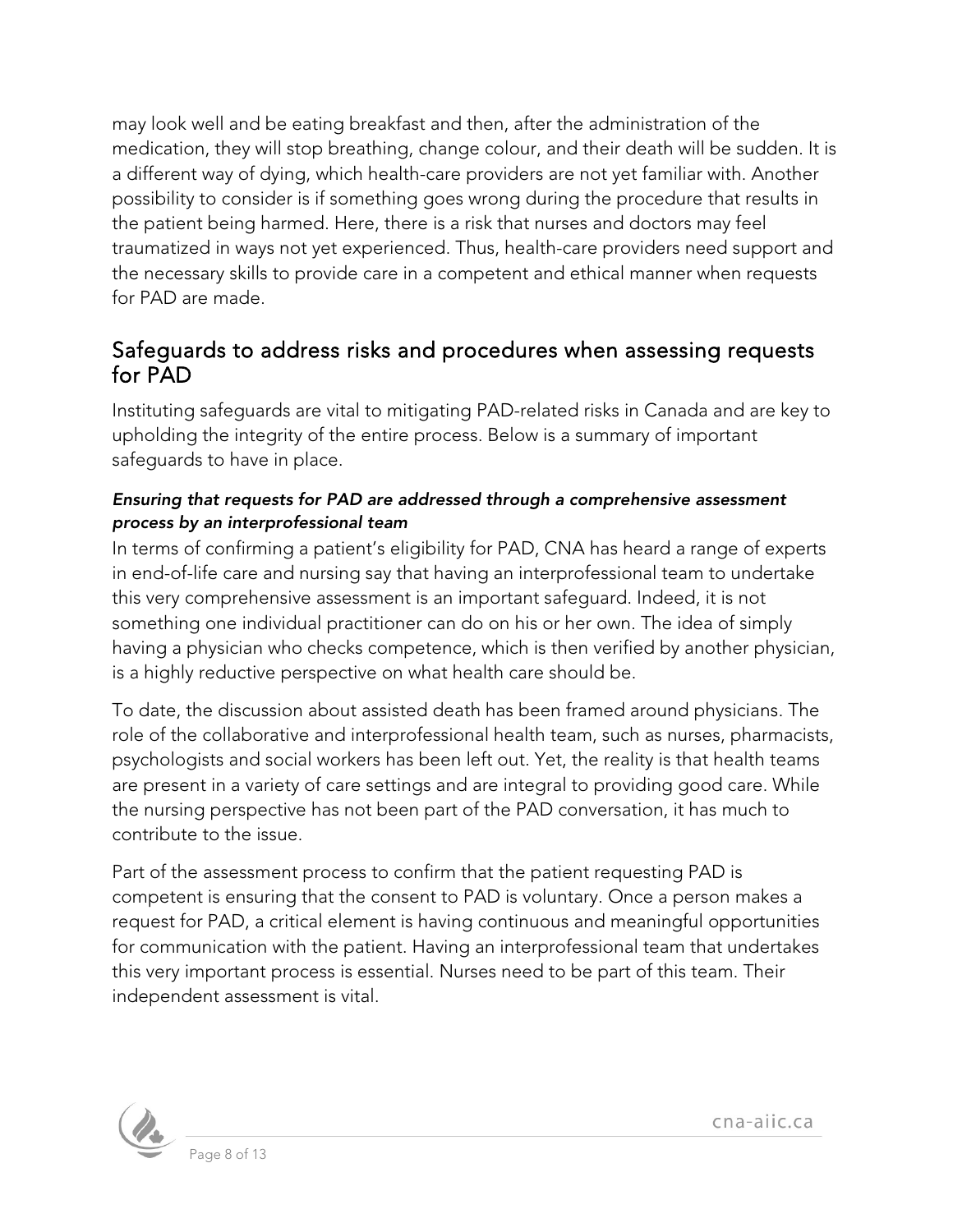It is important to note that assisted death is not just an act. It is a care process. It begins right from the time the patient says they are considering such a request, and it continues until death or until the patient changes their mind. Thus, it is a relational process that occurs over time. Nurses play a crucial role in this relational process. They play an important part in verifying the authenticity of the patient's request (i.e., that a person's request is really a desire for assisted death and no coercion is involved) by virtue of their consistent presence with patients and families in general and, more specifically, their experience during end-of-life care and their clinical skill of interpretation.

Nurses have a great deal of experience with these requests, with putting them into context and with understanding what they really mean. Nurses are adept at understanding what brings a patient to this point, what their story is and what the dynamics of the family are. They have the expertise to see a request motivated by fear of pain, abandonment or some other concern, such as lack of financial resources or the worry of being a burden to loved ones.

This level of understanding comes through skilful questioning of the patient — for example, through the use of different words to see if one gets the same answer (while documenting this process) or going back to see if the answer is consistent and does not waver the next day(s) to ensure the patient was not in a temporary phase of wanting death. It is also important to have more than one health-care provider hear the answers and to have health-care providers across disciplines asking the questions (such as physicians, nurses, social workers, psychologists, psychiatrists, pastors) while using different lines of inquiry. This process serves to provide important checks and balances.

The process should also involve team members who are in frequent communication with their colleagues (e.g., asking "How does this resonate with what you heard?"). It's a group process of engagement and collective interpretation, and it may include challenges to one other (e.g., "She said X to you, but that is not what I heard."). This way of approaching requests for PAD allows the team to get the best sense of how to proceed.

#### *Ensuring that nurses receive legal protection when caring for patients who have requested PAD*

As noted above, the Carter case provides legal protection to physicians involved in PAD, so they can practise without risk of criminal prosecution. The role of the nurse and nurse practitioner also needs to be recognized, articulated and protected in law. This will safeguard the quality of care a patient receives.

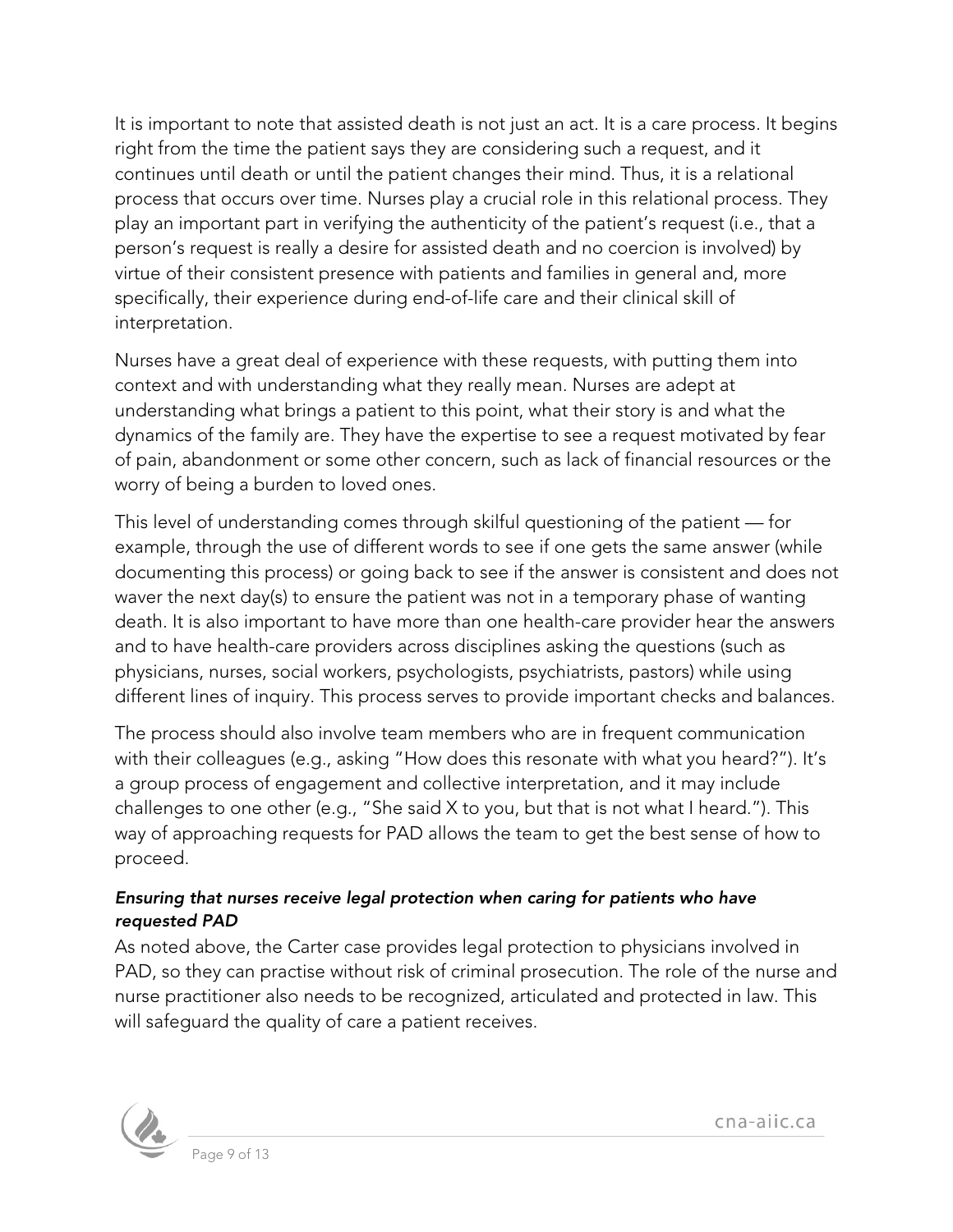Indeed, it is important to note that some settings are not physician-led (other healthcare providers have the primary role). In the case of nurse practitioners, careful consideration is warranted. Nurse practitioners have additional educational preparation and expertise. They carry their own caseload of patients and sometimes are the healthcare provider with the most contact with patients. Many nurse practitioners work in areas where they are the sole practitioners.

As a means of ensuring access in some communities, there may be a potential role for the nurse practitioner to prescribe medications for PAD. As CNPS noted in their submission, "Should one or more nursing regulatory body eventually determine that the nurse practitioner could, acting within her scope of practice, provide medical assistance in dying, such a nurse would also be vulnerable to criminal prosecution (p. 9)."

#### *Ensuring health-care providers involved in PAD have the proper skills and access to information, resources and support*

An important safeguard is ensuring that health-care providers who are involved in PAD practise competently and ethically. Providing the proper educational resources, information and supports are key. For example:

- Educational materials to ensure health-care providers have the information they need to understand what the law means, what the options are for a patient and what the process is for PAD. In this way, they can provide proper information to patients who ask questions. A hotline that offers health-care providers information about what the law/regulations mean would be helpful.
- Educational materials and courses that foster strong communication and interview skills, so a health-care provider can understand and verify the motives of a person who requests PAD and ascertain if there are gaps where support is needed during the assessment process.
- Education that fosters expertise in pain/symptom management so nurses and other health-care providers can assess, articulate and advocate for a patient whose symptoms are not being addressed.
- Education that cultivates a strong foundation in ethical principles and moral guidance, so health-care providers have a good knowledge of issues/implications and access to guidance in specific situations. In addition, it would be important for nurses and other health-care providers to have access to ethical support, via clinical ethicists and experts, to help them navigate difficult issues.
- Psychological support for health-care providers, so burnout does not occur, is key. For example, in hospice care models, psychologists sit with the nursing team and

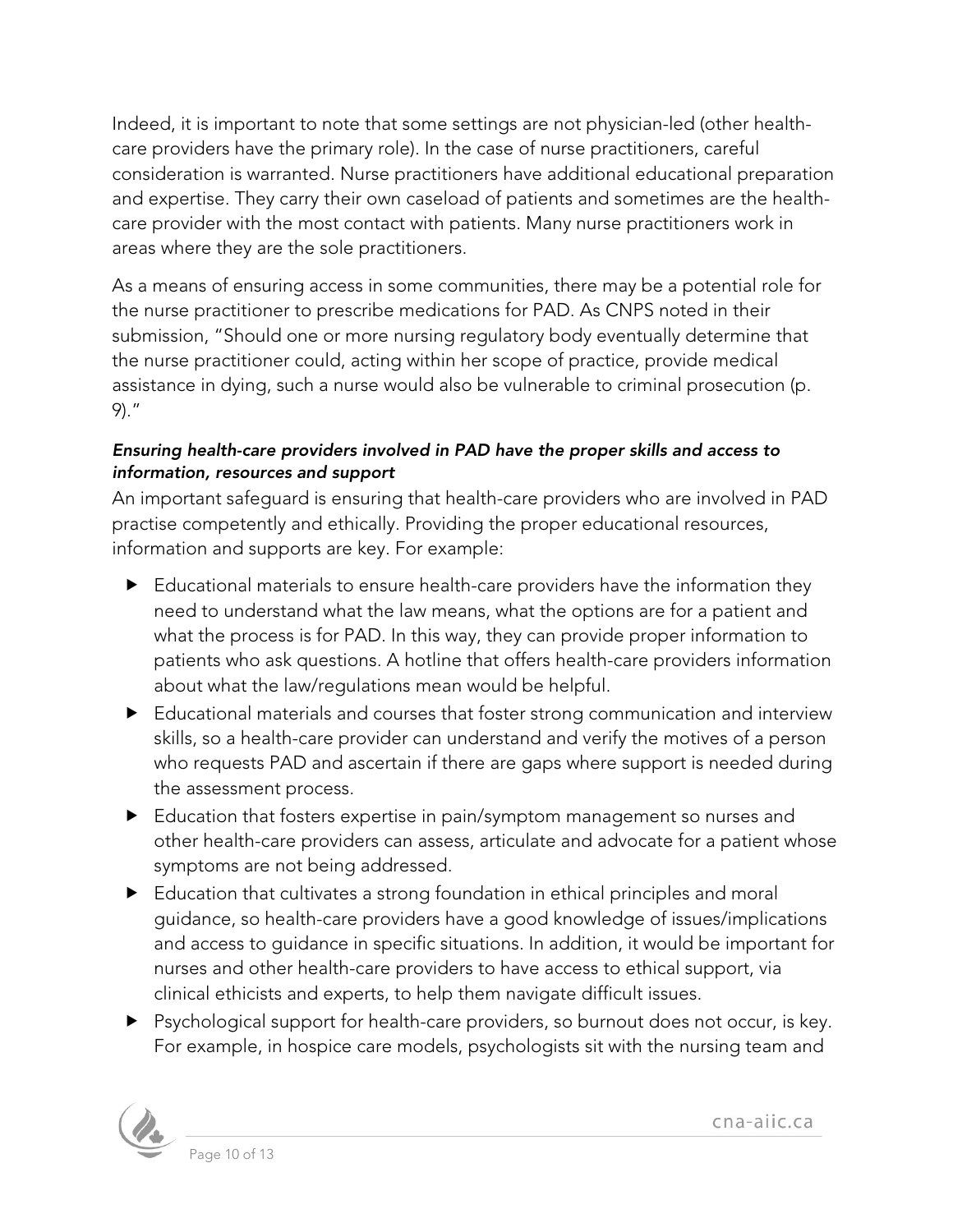debrief with them about any experiences they found to be traumatic. This process helps to sustain them in their practice. Supports are especially needed for those working in rural and remote areas.

 A process that enables health-care providers to follow their conscience is essential, should they feel PAD conflicts with their moral/religious beliefs. The CNA code of ethics (2008) emphasizes that "employers and co-workers are responsible for ensuring that nurses and other co-workers who declare a conflict of conscience receive fair treatment and do not experience discrimination" (p. 46). At the same time, health-care providers cannot abandon a patient and must arrange for alternative care, which is also in keeping with the CNA code:

the nurse provides safe, compassionate, competent and ethical care until alternative care arrangements are in place to meet the person's needs or desires. . . . When a moral objection is made, the nurse provides for the safety of the person receiving care until there is assurance that other sources of nursing care are available*.* (pp. 44-45)

We have heard that the concrete guidelines outlined in our code are highly useful to nurses and employers (see pp. 44-46, [https://www.cna](https://www.cna-aiic.ca/%7E/media/cna/page-content/pdf-fr/code-of-ethics-for-registered-nurses.pdf?la=en)[aiic.ca/~/media/cna/page-content/pdf-fr/code-of-ethics-for-registered](https://www.cna-aiic.ca/%7E/media/cna/page-content/pdf-fr/code-of-ethics-for-registered-nurses.pdf?la=en)[nurses.pdf?la=en\)](https://www.cna-aiic.ca/%7E/media/cna/page-content/pdf-fr/code-of-ethics-for-registered-nurses.pdf?la=en).

▶ Teachings on PAD should be part of nursing and medical students' curriculums and part of health- care providers' ongoing professional development.

#### *Ensuring patients who request PAD, and their families, have access to information, resources and support*

Another important safeguard is ensuring that patients who request PAD, along with their families, are fully informed and supported during the process. For example:

- Patients have the right to be fully informed about their health condition, to know what to expect and to have reliable and unbiased information, so they have a good understanding of the options/alternatives available to them (e.g., comfort care, palliative and hospice care, pain and symptom control) aside from PAD.
- Counselling and/or spiritual support is an important additional resource that should be offered to a patient (and his/her family) contemplating such a momentous decision as PAD.
- A waiting/cooling-off period is important to allow time and space for patients to think about their options and discuss them with their family. It is important that this process not be rushed. Time is also crucial to allow for modifications in treatment (e.g., for counselling or adjustments of medication to decrease pain and suffering)

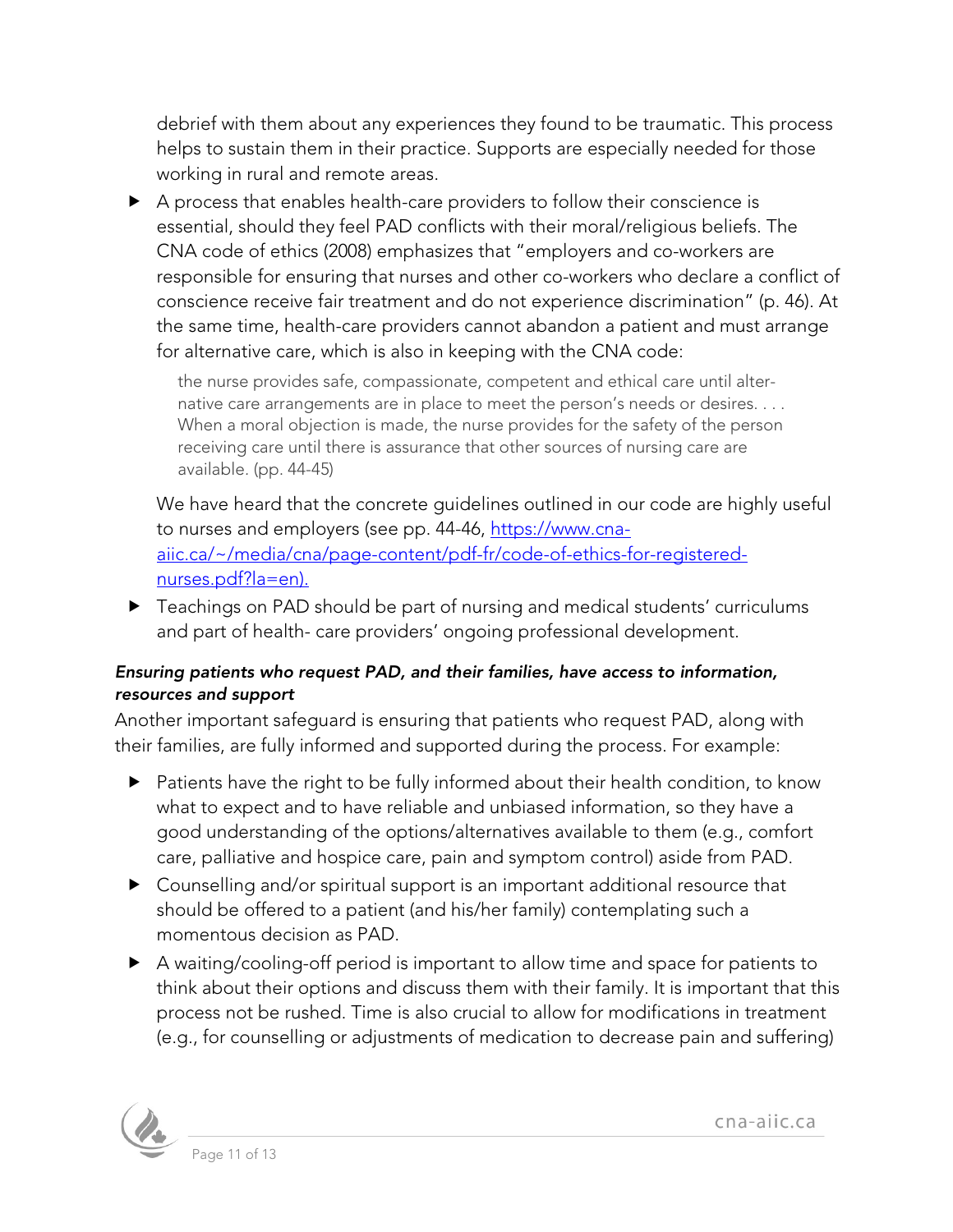that may assist with a patient's situation and affect their perspective. In cases of terminal illness, where time is of the essence, a shorter timeline might be considered. Here, given potential system constraints, advocacy efforts are needed to ensure equity and timely access for patients requesting PAD.

▶ For patients that pursue PAD, it is important that they always feel they can opt out at any time. They need to be told, even during the actual process, that it is not too late to change their mind (this should also be documented).

#### *Ensuring a pan-Canadian approach regarding end-of-life care and PAD*

Instituting a pan-Canadian approach to end-of-life care and PAD is valuable and a critical safeguard. For example:

- A pan-Canadian approach that helps patients be clear about and have access to all the options/alternatives to PAD, while enabling them to receive consistent and accurate information about the process of PAD, would be enormously beneficial.
- A national oversight body for PAD to promote a uniform standard of care and practice and ensure consistency of data monitoring and reporting is also essential. In this way, trends (including adverse events) can be tracked and analyzed and provide a solid picture of what is happening in Canada with respect to PAD. Further, such an approach would allow PAD to be evaluated and ensure it is being provided in a safe, competent and ethical manner.
- A pan-Canadian approach that would ensure equal access to PAD for all eligible Canadians is key. Patients should be able to access PAD without having to leave their home community, since most people wish to die at or close to home. Unique implementation issues with respect to accessing PAD in certain communities will need to be thought through. Furthermore, it will be important to strengthen home care, as there is currently no standardized approach. The uneven level of services across the provinces/territories may challenge our efforts to implement PAD at home.